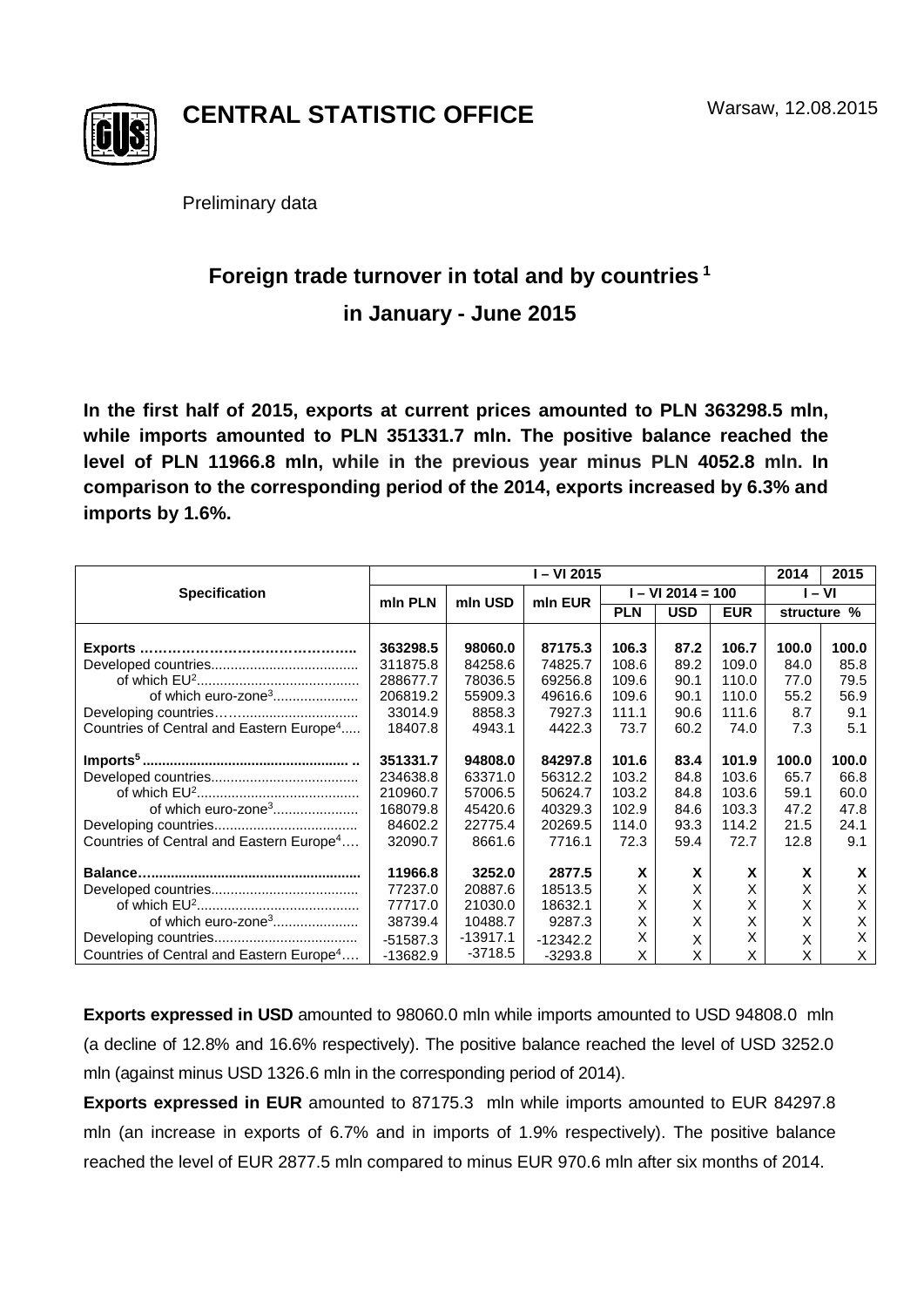## **Foreign trade turnover by major countries**

|                    | $-$ VI 2015 |         |                            |                  |            | 2014<br>2015 |             |      |  |  |
|--------------------|-------------|---------|----------------------------|------------------|------------|--------------|-------------|------|--|--|
| Specification      |             |         | mln EUR                    | $-VI$ 2014 = 100 |            |              | $I - VI$    |      |  |  |
|                    | mln PLN     | mln USD |                            | <b>PLN</b>       | <b>USD</b> | <b>EUR</b>   | structure % |      |  |  |
| <b>EXPORTS</b>     |             |         |                            |                  |            |              |             |      |  |  |
| 1. Germany         | 98015.6     | 26505.0 | 23511.5                    | 109.9            | 90.3       | 110.2        | 26.1        | 27.0 |  |  |
| 2. United Kingdom  | 24020.8     | 6494.8  | 5764.0                     | 112.3            | 92.3       | 112.7        | 6.3         | 6.6  |  |  |
| 3. Czech Republic  | 23706.7     | 6413.4  | 5684.0                     | 112.7            | 92.7       | 113.0        | 6.2         | 6.5  |  |  |
|                    | 20722.5     | 5602.6  | 4970.2                     | 106.0            | 87.2       | 106.3        | 5.7         | 5.7  |  |  |
|                    | 17845.6     | 4819.3  | 4286.0                     | 111.2            | 91.3       | 111.7        | 4.7         | 4.9  |  |  |
| 6. Netherlands     | 16518.7     | 4462.7  | 3963.9                     | 120.7            | 99.2       | 121.2        | 4.0         | 4.5  |  |  |
| 7. Russia          | 10299.3     | 2768.4  | 2473.0                     | 70.2             | 57.4       | 70.5         | 4.3         | 2.8  |  |  |
| 8. Sweden          | 9998.2      | 2698.8  | 2400.7                     | 101.6            | 83.4       | 102.1        | 2.9         | 2.8  |  |  |
|                    | 9762.3      | 2640.0  | 2338.2                     | 115.9            | 95.3       | 116.1        | 2.5         | 2.7  |  |  |
| 10. Hungary        | 9539.9      | 2579.9  | 2288.0                     | 107.5            | 88.4       | 107.8        | 2.6         | 2.6  |  |  |
|                    |             |         | <b>IMPORTS<sup>5</sup></b> |                  |            |              |             |      |  |  |
| 1. Germany         | 79972.3     | 21618.8 | 19182.9                    | 106.4            | 87.4       | 106.7        | 21.7        | 22.8 |  |  |
| 2. China           | 39398.4     | 10611.4 | 9434.8                     | 118.3            | 96.9       | 118.5        | 9.6         | 11.2 |  |  |
| 3. Russia          | 27368.8     | 7393.8  | 6581.3                     | 70.7             | 58.1       | 71.1         | 11.2        | 7.8  |  |  |
|                    | 18460.0     | 4986.3  | 4429.6                     | 95.5             | 78.5       | 95.9         | 5.6         | 5.3  |  |  |
|                    | 13937.9     | 3763.2  | 3342.1                     | 102.7            | 84.3       | 103.0        | 3.9         | 4.0  |  |  |
| 6. Netherlands     | 13078.1     | 3531.0  | 3143.0                     | 100.2            | 82.3       | 100.7        | 3.8         | 3.7  |  |  |
| 7. Czech Republic. | 12654.3     | 3417.9  | 3038.5                     | 106.1            | 87.2       | 106.6        | 3.4         | 3.6  |  |  |
| 8. United States   | 9603.1      | 2579.9  | 2306.3                     | 115.5            | 94.4       | 116.1        | 2.4         | 2.7  |  |  |
| 9. United Kingdom  | 9194.6      | 2486.1  | 2205.5                     | 101.0            | 83.1       | 101.3        | 2.6         | 2.6  |  |  |
| 10. Belgium        | 8730.2      | 2360.5  | 2095.4                     | 100.8            | 82.9       | 101.2        | 2.5         | 2.5  |  |  |

## **Imports by country of consignment6 in total and by groups of countries1**

|                                                     | l – VI 2015 |           |           |                   |            |            |             | 2015  |
|-----------------------------------------------------|-------------|-----------|-----------|-------------------|------------|------------|-------------|-------|
| Specification                                       | min PLN     | mln USD   | min EUR   | $-$ VI 2014 = 100 |            |            | $-VI$       |       |
|                                                     |             |           |           | <b>PLN</b>        | <b>USD</b> | <b>EUR</b> | structure % |       |
|                                                     | 351331.7    | 94808.0   | 84297.8   | 101.6             | 83.4       | 101.9      | 100.0       | 100.0 |
|                                                     | 265055.2    | 71603.5   | 63590.8   | 103.5             | 85.0       | 103.9      | 74.0        | 75.4  |
|                                                     | 247662.0    | 66934.2   | 59417.5   | 103.2             | 84.8       | 103.5      | 69.4        | 70.5  |
| of which euro-zone <sup>3</sup>                     | 200322.5    | 54141.2   | 48053.4   | 103.0             | 84.6       | 103.3      | 56.3        | 57.0  |
|                                                     | 53417.4     | 14336.0   | 12807.5   | 120.6             | 98.4       | 120.9      | 12.8        | 15.2  |
| Countries of Central and Easter Europe <sup>4</sup> | 32859.1     | 8868.5    | 7899.5    | 72.1              | 59.2       | 72.6       | 13.2        | 9.4   |
|                                                     | 11966.8     | 3252.0    | 2877.5    | X                 | X          |            | X           | x     |
| Developed countries                                 | 46820.6     | 12655.1   | 11234.9   | X                 | X          |            | X           |       |
|                                                     | 41015.7     | 11102.3   | 9839.3    | X                 |            |            | Χ           | Χ     |
| of which euro-zone <sup>3</sup>                     | 6496.7      | 1768.1    | 1563.2    | X                 | x          |            | Χ           |       |
|                                                     | $-20402.5$  | -5477.7   | -4880.2   | Х                 | X          |            | X           |       |
| Countries of Central and Easter Europe <sup>4</sup> | $-14451.3$  | $-3925.4$ | $-3477.2$ | X                 | x          |            | Χ           | х     |